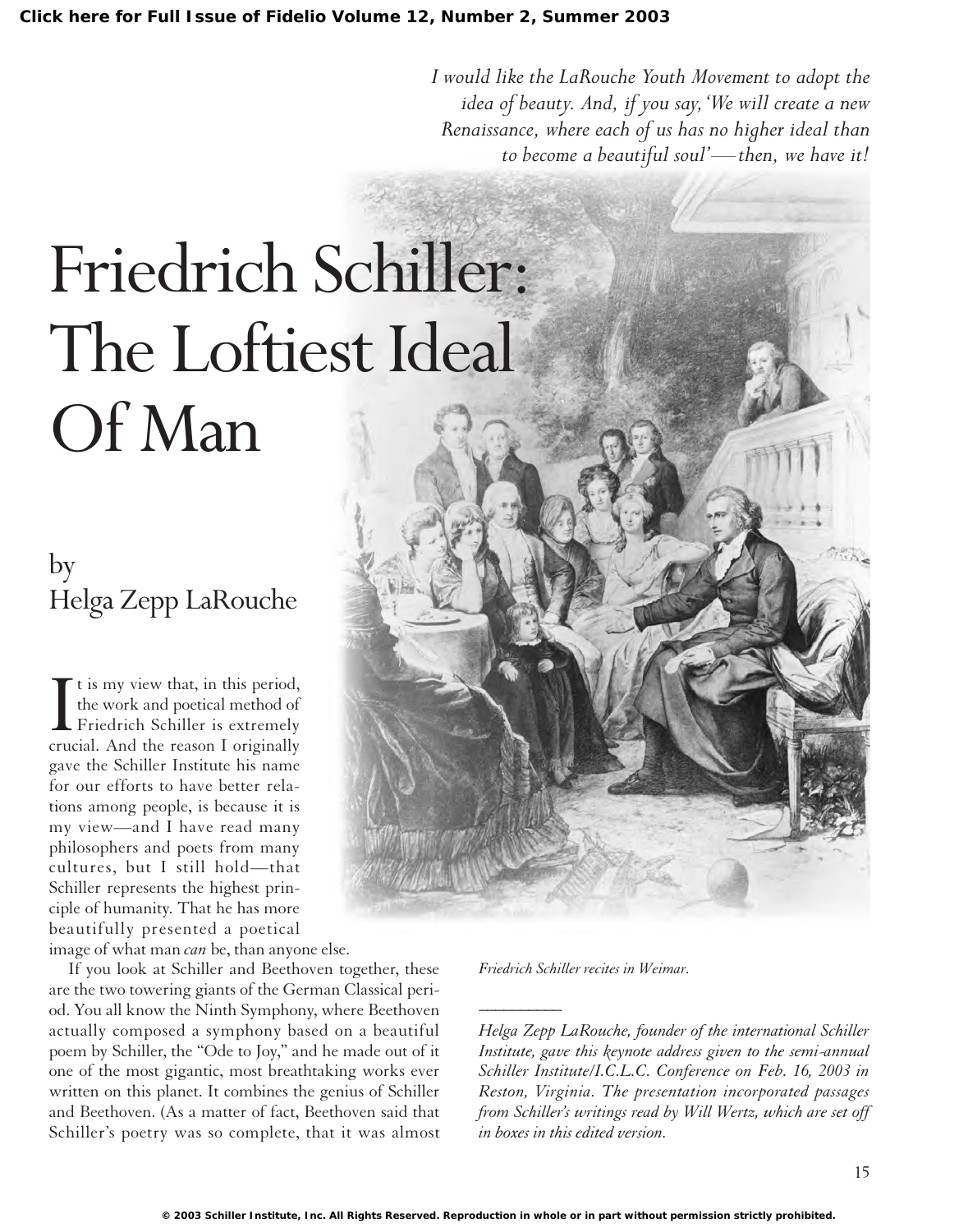impossible for a composer to write something more complete than what the poem already was; and, therefore, Beethoven mostly set Goethe and other poets to music, but not Schiller.)

The big question we have to ask ourselves, is: How is mankind supposed to come out of its present pit? I think we have to take the highest standard, the highest, most beautiful idea of man—and Schiller was very conscious of that. He wrote that he was aware his work would probably be appreciated only one or two centuries later, when new revolutions would have occurred in the philosophy of thinking. And, that it would require "an honest discoverer," to rediscover his work, and apply it.

I still have a textbook from my school—I don't know how this book came into my possession, it has the stamp from my school, so I shouldn't actually have it!—and in this book, I wrote in the margin, next to "an honest discoverer": *Ich*—I. So, I'm very proud of this, because it meant that, as a young girl, I recognized this.

So, we have to be the "honest discoverers" of Schiller. Because, as I said, no one has a more beautiful conception of man, a loftier ideal of mankind. And at the same time,

## *from* 'The Philosophy of Physiology' (1779)

This much will, I think, have been proven firmly  $\perp$  enough one day: that the universe were the work of an Infinite Understanding, and be designed according to an excellent plan.

Just as it now flows from the design into reality through the almighty influence of divine power, and all powers are active and act on each other, like strings of a thousand-voiced instrument sounding together in one melody; so, in this way, the spirit of man, ennobled with divine powers, should discover from the single effects, cause and design; from the connection of causes and designs, the great plan of the Whole; from the plan, recognize the Creator, love Him, glorify Him or, more briefly, more sublimely sounding in our ear: Man is here, so that he may strive toward the greatness of his Creator; that he may grasp the whole world with just a glance, as the Creator grasps it. Likeness-to-God is the destiny of man. Infinite, indeed, is this his Ideal; however, the spirit is eternal. Eternity is the measure of infinity; that is to say, man will grow eternally, but will never reach it.

A soul, says a wise man of this century, which is enlightened to the extent that it has the plan of divine providence completely in its view, is the happiest soul. An eternal, great and beautiful law of nature has bound perfection to pleasure, and displeasure to imperfection. What brings this characteristic closer to man, be it direct or indirect, will delight him. What distances him from it, will pain him. What pains him, he will avoid; what delights him, he will strive for. He will seek perfection, because imperfection pains him; he will seek it, because it alone delights him. The sum of the greatest perfections with the fewest imperfections is the sum of the highest pleasures with the fewest

sorrows. This is supreme happiness. Therefore, it is the same if I say: Man exists to be happy; or—he exists to be perfect. Only then is he perfect, when he is happy. Only then is he happy, when he is perfect.

However, an equally beautiful, wise law, a corollary of the first, has bound the perfection of the Whole with the supreme happiness of the individual; human beings with fellow human beings; indeed, men and animals, through the bond of universal love. Thus love, the most noble impulse in the human soul, the great chain of feeling nature, is nothing other than the confusion of my own self with the being of fellow creatures. And this intermingling is pleasure. Love thus makes the fellow creature's delight my delight; his sorrow, my sorrow. However, even this suffering is perfection, and therefore must not be without pleasure. Thus, what were otherwise pity as an emotion, is blended from pleasure and pain. Pain, because the fellow creature would suffer. Pleasure, because I share his pain with him, since I love him. Sorrow and pleasure, that I turn his pain from him.

And why universal love; why all the pleasure of universal love?—Only out of this ultimate, fundamental design: to further the perfection of the fellow creature. And this perfection is the overseeing, investigation, and admiration of the great design of Nature. Indeed, all pleasures of the senses, ultimately, of which we shall speak in its place, incline through twists and turns and apparent contradictions, for all that, finally back to the same thing. Immutable, this truth itself remains always the same, forever and ever: Man is destined for the overseeing, investigation, and admiration of the great design of Nature.

*—Part I, "The Spiritual Life," §1, "Destiny of Man"*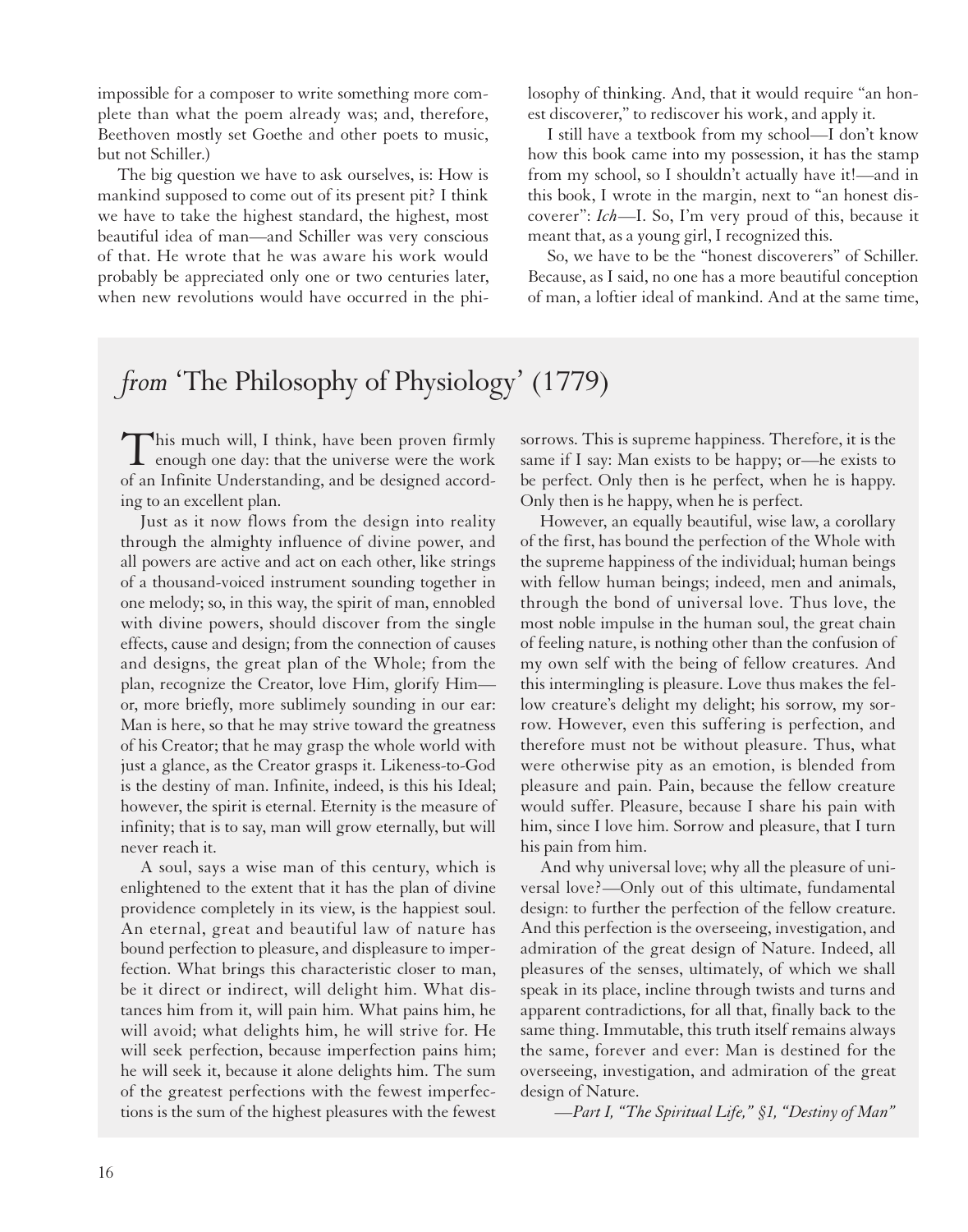Schiller, if you read and study him carefully, has actually the deepest philosophical conceptions, in no way less than the level of Plato, Nicolaus of Cusa, or Leibniz—except that Schiller has expressed these same ideas with poetical beauty.

Another towering giant of the German Classical period—in fact, the creator of the best education system in the world, Wilhelm von Humboldt—wrote after Schiller had died, in "Schiller and the Course of His Spiritual Development": "What must have struck any observer, as characteristically distinguishing Schiller, was that in a higher and more pregnant sense than perhaps

with anyone else, *thought* was the element of his life. Constant self-active engagement of his mind seldom deserted him, and weakened only during the most severe attacks of his physical illness. To him, it seemed recreation, not exertion. Concerning the concept of beauty, concerning the aesthetic in creation and action, and through the foundation of art, as well as art itself—these works contain everything essential in a manner which can never possibly be excelled. Never before, were these questions discussed in such a pure, such a complete and illuminating way. Infinitely much was thus gained, not merely for the positive analysis of concepts, but also for aesthetic and moral education. Art and poetry were directly joined to that in which the most noble in humanity were presented; that, by which humanity first awakens to the consciousness of its in-dwelling nature, which strives to transcend the finite."

I had thought all along, that Schiller could not be topped—there was no better way to talk about these concepts. So, I was extremely happy, when I discovered that Humboldt had exactly the same view. Because, infinitely much *was* gained for the aesthetical and moral education of man.

#### The Poet of Freedom

Now, I will present to you, some of the key ideas and principles of Schiller, which do in fact represent the highest standard of Classical art.

Schiller wrote something when he was 19 years old, his first dissertation as a medical student, which you should read in the accompanying box [SEE Box].

I find this very beautiful. Just think, if you are 19 years old, and you write that! That the universe is actually a thought of God, and that it's the destiny of man to be God's likeness, and to discover the plan of Creation ever more deeply.

This is actually the same idea, which you find in Nicolaus of Cusa, the coherence between the laws of the

## Columbus

Steer, courageous sailor! Although the wit may deride thee, And the skipper at th' helm lower his indolent hand— Ever, ever to th' West! There must the coast be appearing, Lies it yet clearly and lies shimm'ring before your mind's eye. Trust in the guiding God and follow the silent ocean! Were it not yet, 'twould climb now from the billows aloft. Genius stands with Nature in everlasting union: What is promised by the one, surely the other fulfills.

> macrocosm—the physical universe—and the microcosm. It's the same idea as Leibniz's conception of the *monad,* that every human being contains, in germ form, the entire complexity of the universe at large. And, Schiller liked that idea so much, that he wrote a poem about it. And now, I want Will Wertz to read the "Columbus" poem [SEE Box].

> Wilhelm von Humboldt wrote about this poem: "The confidence in the efficacy of the power of the human mind, elevated into a poetical image, is expressed in this distich, entitled 'Columbus,' which is amongst the most characteristic Schiller ever created. The belief in the invisibly in-dwelling powers of man; the view, so sublime and deeply true, that there must be an inner, secret agreement between this power, and that which orders and directs the entire universe, since all truth can only be a reflection of the eternal and original; was a characteristic feature of Schiller's system of ideas."

> Schiller himself wrote about that in the *Philosophical Letters,* using the formulation, "when Columbus made the dangerous wager with the unnavigated sea." In other words, you have an idea, Columbus had the idea, that there must be these shores, and then, indeed, he discovered the new continent. This is very important. As I already said, I have the deepest conviction, that the political solution to the present crisis, can occur only if the political order in the world is brought into coherence with the cosmic order, with natural law. It's no light thing, if we fail to put politics into coherence with the natural law of Creation.

> And, therefore, if you have a poet who expresses this in that way, I think it is an extremely great gift.

## Schiller's Youth

Now, who is this Friedrich Schiller, the German "Poet of Freedom"? Since there are several new people here, I want to quickly tell you some biographical things about him. He was born on Nov. 10, 1759, in Marbach, at the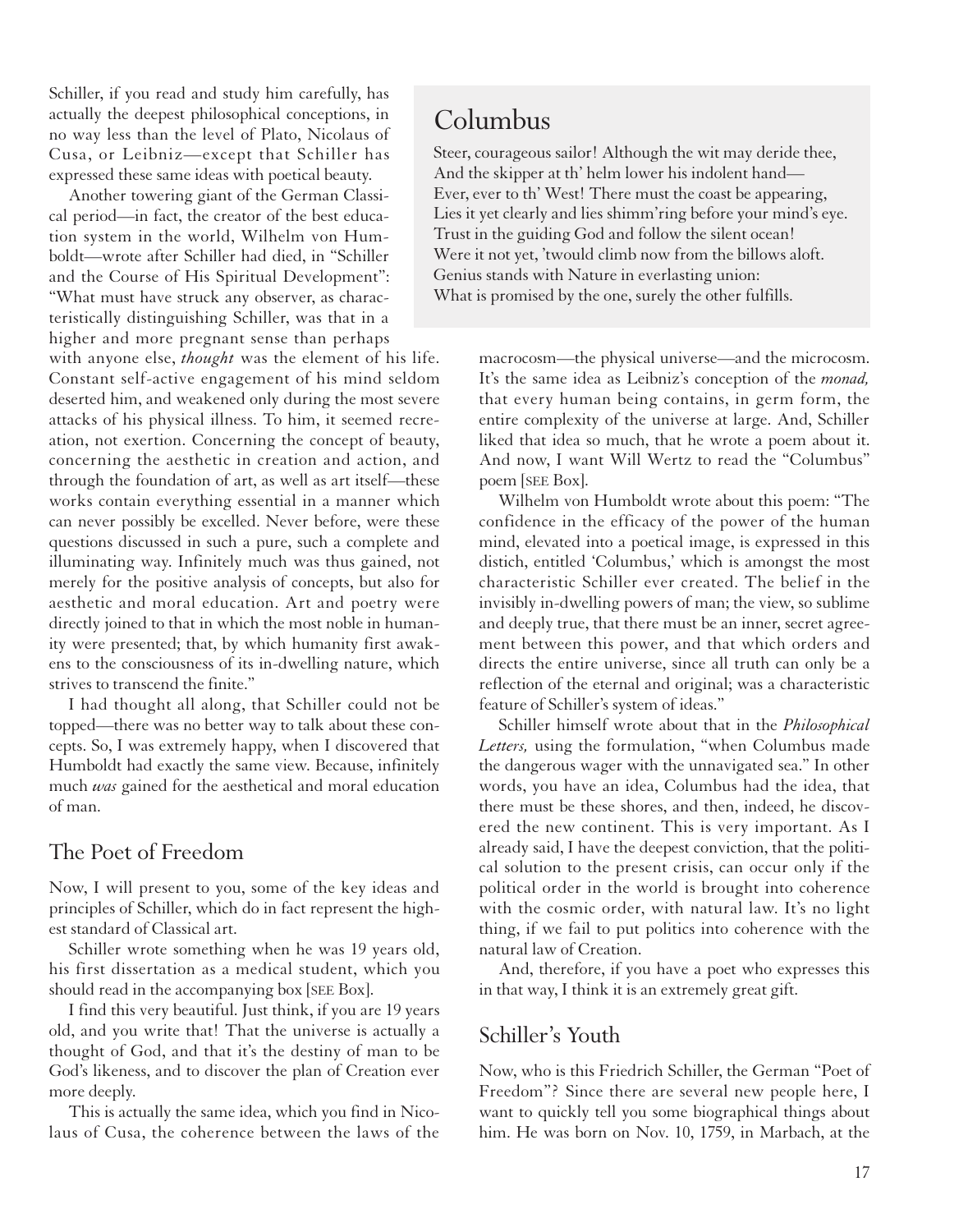Neckar River. He had a very happy childhood. His parents were Johann Kaspar and Elisabeth. They lived first in Lorch. Then he went to the Latin school in Ludwigsburg, and then came a dramatic break, when Count Karl Eugen of Rothenberg forced him to go to the military academy, the Karlschule.

He was then thirteen years old, and for eight years, he studied at close range, the oligarchical behavior of the life at court. He saw how, when the oligarchs decided to have a hunt, they would go with dozens of horses, destroying the harvests of the peasants, without any compensation, and he saw the degraded cultural tastes of the time at court. So, he developed a very strong, anti-oligarchical sentiment. Meanwhile, Schiller suffered greatly, because he found the education in this military academy completely restrictive. Although, I must say, compared to the education people get nowadays in European or American universities, he was pretty lucky, because his teachers mediated to him the influence of Leibniz, Shakespeare, Lessing, Mendelssohn, and others; but also, the British Empiricism of Locke, Hobbes, Hume, Wright. And, he had teachers who were actually very good, especially one named Abel.

Now, what they mediated to him was, among other things, the dominant influence of British materialism: Hobbes, that all ideas are only the result of memories of sensuous experience; Locke, that when man is born, his mind is a *tabula rasa,* an empty plate, where only sensuous experience then collects into knowledge; and Hume then said, that therefore, all ideas are accidental, because they are the derivatives of accidental sensuous experiences, and therefore, all ideas are an illusion—that, therefore, there is also no immortality of the soul. What we call the soul, is only a complex of sensuous images.

A Scottish philosopher named Thomas Wright wrote a critique of Hume which said, that what Hume called an illusion, actually *did* have reality—namely, common sense—and that the principles of sound common sense are self-evident truth.

Now, Schiller thought that all these theories were an abomination. And therefore, as early as 1779, he wrote in his dissertation, that if all thoughts, in this way, are accidental, then the self-determination of the human mind, and the freedom of man, is gone. And also, morality is accidental; and therefore, human beings are without any dignity. He found this completely unacceptable.

This confrontation led Schiller to develop the absolute opposite, and to hate the method of education conducted by the Jesuits, the French and English materialists, and empiricists. And he saw in these wrong teachings, the source of the inner conflict and endangerment of his era. He regarded it as his great task, to overcome this inner

# *from* The Declaration of Independence

#### IN CONGRESS, July 4, 1776

*The unanimous Declaration of the thirteen united States of America,*

When in the Course of human events, it becomes necessary for one people to dissolve the political bands which have connected them with another, and to assume among the powers of the earth, the separate and equal station to which the Laws of Nature and of Nature's God entitle them, a decent respect to the opinions of mankind requires that they should declare the causes which impel them to the separation.

We hold these truths to be self-evident, that all men are created equal, that they are endowed by their Creator with certain unalienable Rights, that among these are Life, Liberty and the pursuit of Happiness. —That to secure these rights, Governments are instituted among Men, deriving their just powers from the consent of the governed, —That whenever any Form of Government becomes destructive of these ends, it is the Right of the People to alter or to abolish it, and to institute new Government, laying its foundation on such principles and organizing its powers in such form, as to them shall seem most likely to effect their Safety and Happiness.

Prudence, indeed, will dictate that Governments long established should not be changed for light and transient causes; and accordingly all experience hath shown, that mankind are more disposed to suffer, while evils are sufferable, than to right themselves by abolishing the forms to which they are accustomed. But when a long train of abuses and usurpations, pursuing invariably the same Object evinces a design to reduce them under absolute Despotism, it is their right, it is their duty, to throw off such Government, and to provide new Guards for their future security.

conflict, and to re-create man in the harmonious development of all his potentials. He said, all human beings have the potential to become geniuses. And the means by which to accomplish that, is the poetical principle, because that has the key to the innermost secrets of the human soul.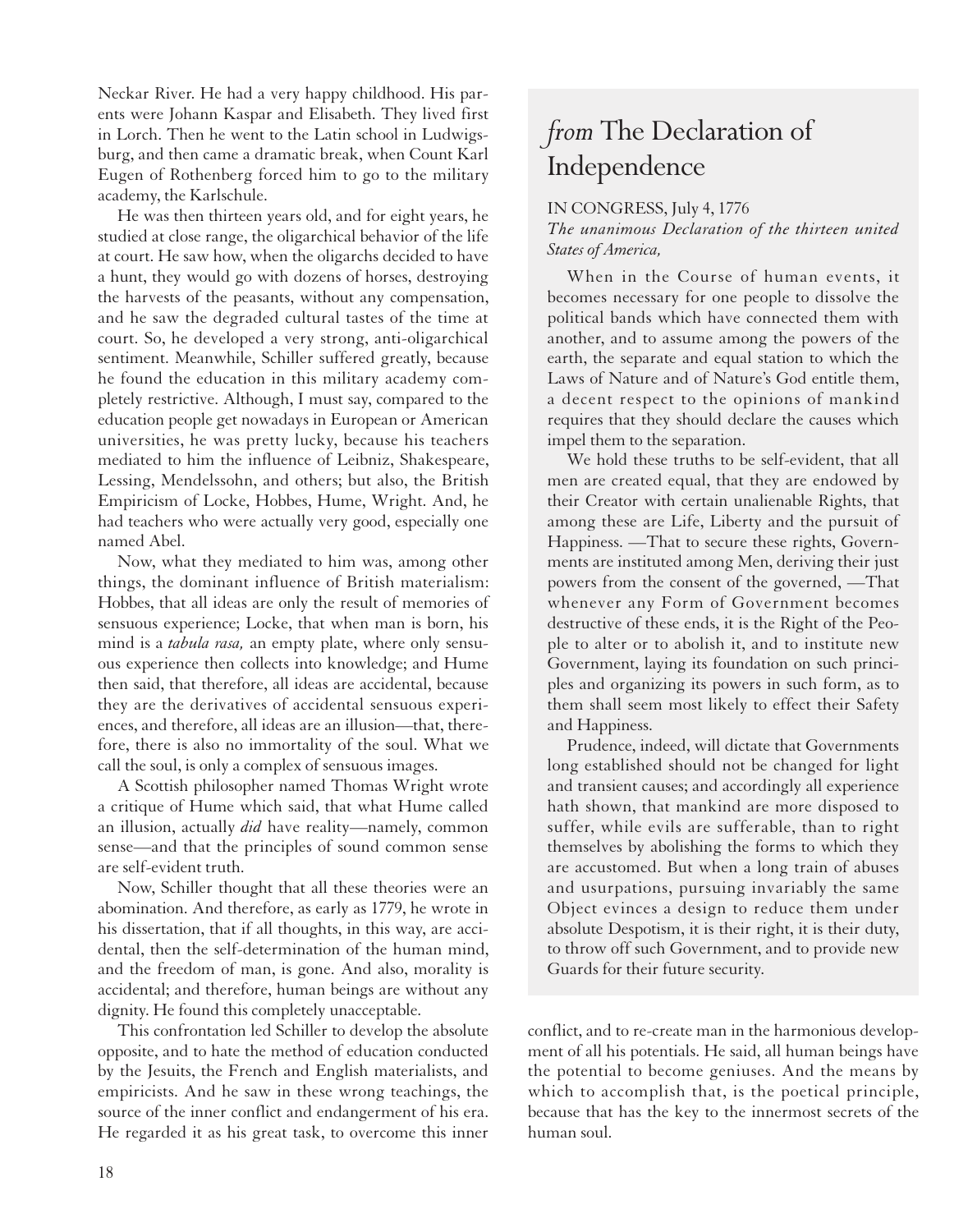## The Rütli Oath, from *Wilhelm Tell*

'

No, there is a limit to the tyrant's power, When the oppressed can find no justice, when The burden grows unbearable—he reaches With hopeful courage up unto the heavens And seizes hither his eternal rights, Which hang above, inalienable And indestructible as stars themselves— The primal state of nature reappears, Where man stands opposite his fellow man— As last resort, when not another means Is of avail, the sword is given him— The highest of all goods we may defend From violence. —Thus stand we 'fore our country, Thus stand we 'fore our wives, and 'fore our children!

—We will become a single land of brothers, Nor shall we part in danger and distress. —We will be free, just as our fathers were, And sooner die, than live in slavery. —We will rely upon the highest God And we shall never fear the might of men. *—Act II, Scene 2*

#### Schiller and the American Revolution

Schiller was actually the poet of the American Revolution. As a matter of fact, he even considered at one point, emigrating to America. In the *Letters on "Don Carlos,"* one of his earlier plays, he commented that, what the drama was actually about, was the premier subject of the decade—meaning the 1780's, the period when the American Revolution had just been successful. The highest possible freedom of the individual, together with the highest blooming of the state.

Now, Will, please read, first, the Declaration of Independence, and then, the Rütli Oath [SEE Boxes].

Now, yesterday you saw the entire scene of the Rütli Oath from *Wilhelm Tell,* and I think the identity of these two concepts is so obvious, that I really want to encourage everybody to go home and read *Don Carlos.* Because, if you look—Schiller, because of the oligarchical control at the time, could not write as he had in drama the *Cabal and Love,* where he had directly attacked the selling of Hessian soldiers to the British in the American War of Independence, because he had been outlawed and forced to flee. So, he transposed these subjects to Spain, but discussed the same ideas. So, when he presents, in *Don Carlos,* the famous dialogue between the Marquis of Posa and King Philip II, this is actually the principles of the American Revolution. And you can see, that this is a very powerful poetical discussion of the principle of empire, versus republic. Because, at that time, Philip II represented an empire, on which the sun never set; but obviously, which was ruled with complete fear and misery. So, I want Will to read the speech of Posa, where he appeals to the King [SEE Box, page 21].

Now, this beautiful idea, "be a king amongst a million kings," meaning the idea of having equality on the highest level—not like the French Revolution, where "Liberté, Fraternité, Egalité" in actuality meant when Robespierre said, "The Revolution doesn't need any scientists," and he proceeded to chop off all their heads at the guillotine—not in this Jacobin way, but to have equality on the highest level, on the basis of the inalienable rights of all people.

Schiller, before Lyn—some of you remember Lyn's old essay about "The Secrets Known Only to the Inner Elites"—Schiller actually had a work exactly like that, called "The Legislation of Solon and Lycurgus," where he discusses the two models: the beautiful city-state of Solon, Athens, where Schiller says, this is the republican model, where the purpose of mankind is progress, the perfection of man; versus Lycurgus, in the state of Sparta, a model of the oligarchical system, where, at first glance, the state looks very beautiful and perfect, but then, he says, one sees that in fact the individual is sacrificed to the state. Schiller says: The state itself is never the purpose. It is only important as a condition by which the purpose of mankind can be fulfilled. And, that purpose is nothing but the development of all of man's powers, progress.

## Government Exists To Develop the Individual's Powers

In the Fourth of his *Letters on the Aesthetical Education of Man,* Schiller says, "Every individual man, one can say, carries by predisposition and destiny, a purely ideal man within himself, to agree with whose immutable unity in all his alterations, is the great task of his existence."

I think this is very, very important, because every human being has such an ideal in himself, or in herself. And to bring that potential into actuality *is* the great task of our life. Now, most people receive their proverbial "two talents," and they bury them in their garden, and they don't develop them. And then, when they die, they take the same two meager talents out, and that was it. But Schiller basically says: No! You have to develop *all* potentialities which are in yourself! Every-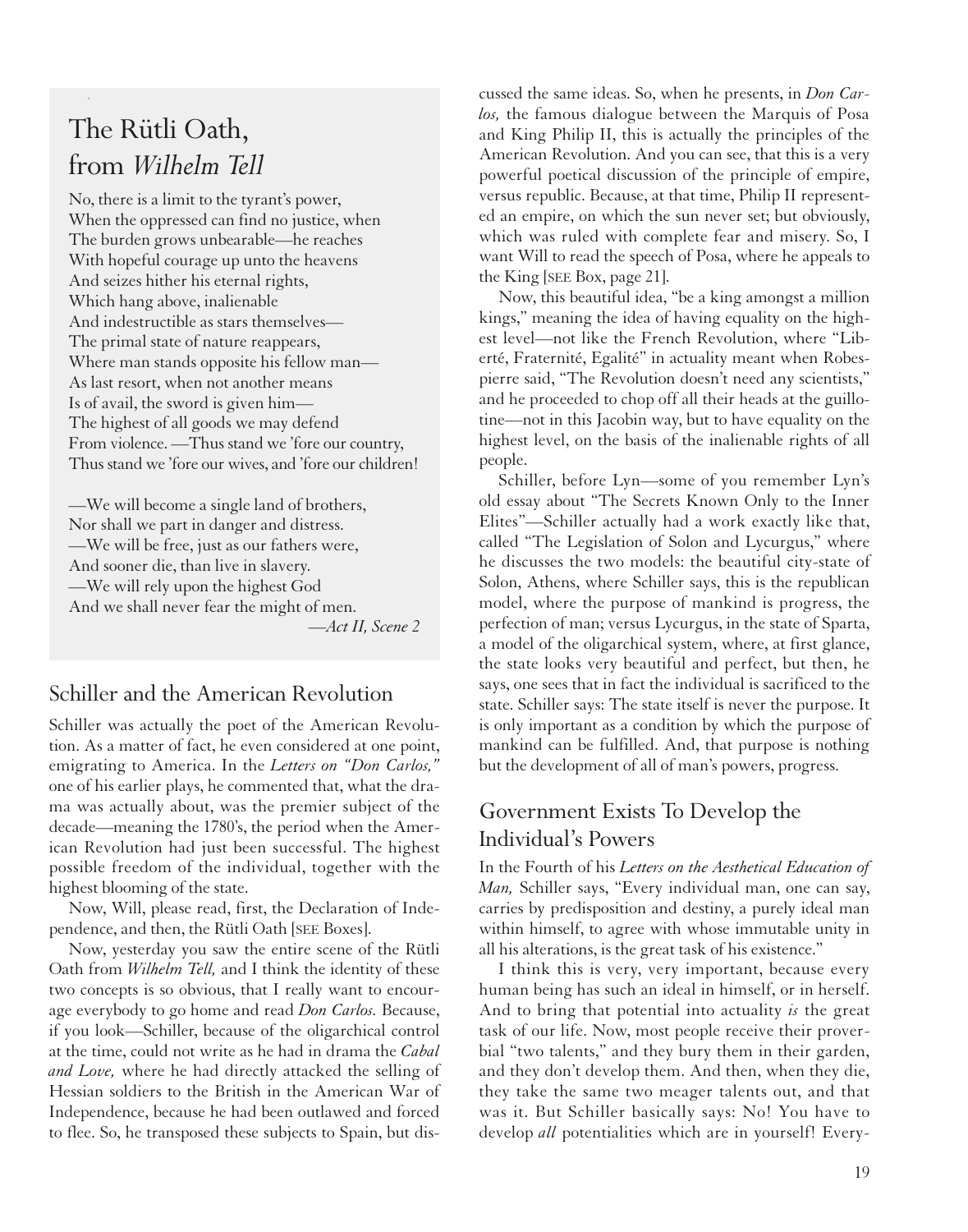thing! You have to make this harmonious, beautiful person, which you are potentially, become a reality. And only if all people do that, can the state function. The state doesn't function by rearranging one or another democratic majority of undeveloped idiots, but instead, only if every human being develops to his fullest potential, can the state function. And therefore, Schiller says, the highest work of art, is the building of political freedom through the ennoblement of all individuals, that more and more people develop themselves to represent the character of the species, and that the individual becomes the state. That the man of time ennobles himself to become the man of the idea.



*"Give to us the liberty of thought!" The Marquis of Posa appeals to King Philip, in a recent production of "Don Carlos."*

#### Schiller, in the *Aesthetical Letters,*

which he wrote when it was clear that the hope that the American Revolution could be replicated in France was not possible because the Jacobin Terror had destroyed everything, asks himself: Where should this change come from, when the state is corrupt, and the masses are degenerated? And he comes to this surprising answer: It can *only* come through great art.

Now, "The Artists," which was mentioned yesterday as one of the poems translated by Marianna Wertz, is actually an early poem. Schiller wrote it when he was in his late twenties. But, in my view, it is one of the most beautiful celebrations of man, and his cognitive powers. Here is the first strophe.\*

How fair, O Man, do you, your palm branch holding Stand at the century's unfolding In proud and noble manhood's prime With faculties revealed, with spirit's fullness Full earnest mild, in action-wealthy stillness, The ripest son of time, Free through reason, strong through law's measure, Through meekness great, and rich in treasure, Which long your breast to you did not disclose, Nature's own lord, she glories in your bridle,

Who in a thousand fights assays your mettle And shining under you from out the wild arose!

Now, in this opening strophe, you already have the entire composition in a germ form. The "ripest son of time," refers to the image of man, of that historical moment which was full of optimism, and it reflects the American Revolution: Man as the highest being of Creation. "Nature's own lord . . . who in a thousand fights . . . from out of the wild arose!" That shows the process of perfection, which led to the present situation.

In the second strophe, which will not be read here because it's actually a long poem, of 33 strophes—he demands a self-reflection, that it was art, which helped man to overcome degrading desires; that man is the only being which has art. No other living being is capable of art. Then, the third strophe:

The land which knowledge does reside in You reached through beauty's morning gate. Its higher gleam to now abide in, The mind on charms must concentrate. What by the sound of Muses' singing With trembling sweet did pierce you through, A strength unto your bosom bringing Which to the world-soul lifted you.

This is an interesting idea: "the land of cognition," man can only reach "through the morning gate of beauty"—only through beauty, has man access to knowledge. In the state of infancy of mankind, when man is still childlike, when he still has a certain naiveté, but a

 $\overline{\phantom{a}}$ 

A translation of the full philosophical poem of 33 strophes may be found in the recently published Volume IV of the Schiller Institute's *Friedrich Schiller, Poet of Freedom,* ed. by William F. Wertz, Jr. (Washington, D.C.: 2003). The volume is dedicated to Schiller Institute vice-president Marianna Wertz, who died in January 2003. An initial version of this translation was published in the Spring 1995 issue of *Fidelio* (Vol. IV, No. 1); comparison of the two versions provides useful insight into the translator's art.–Ed.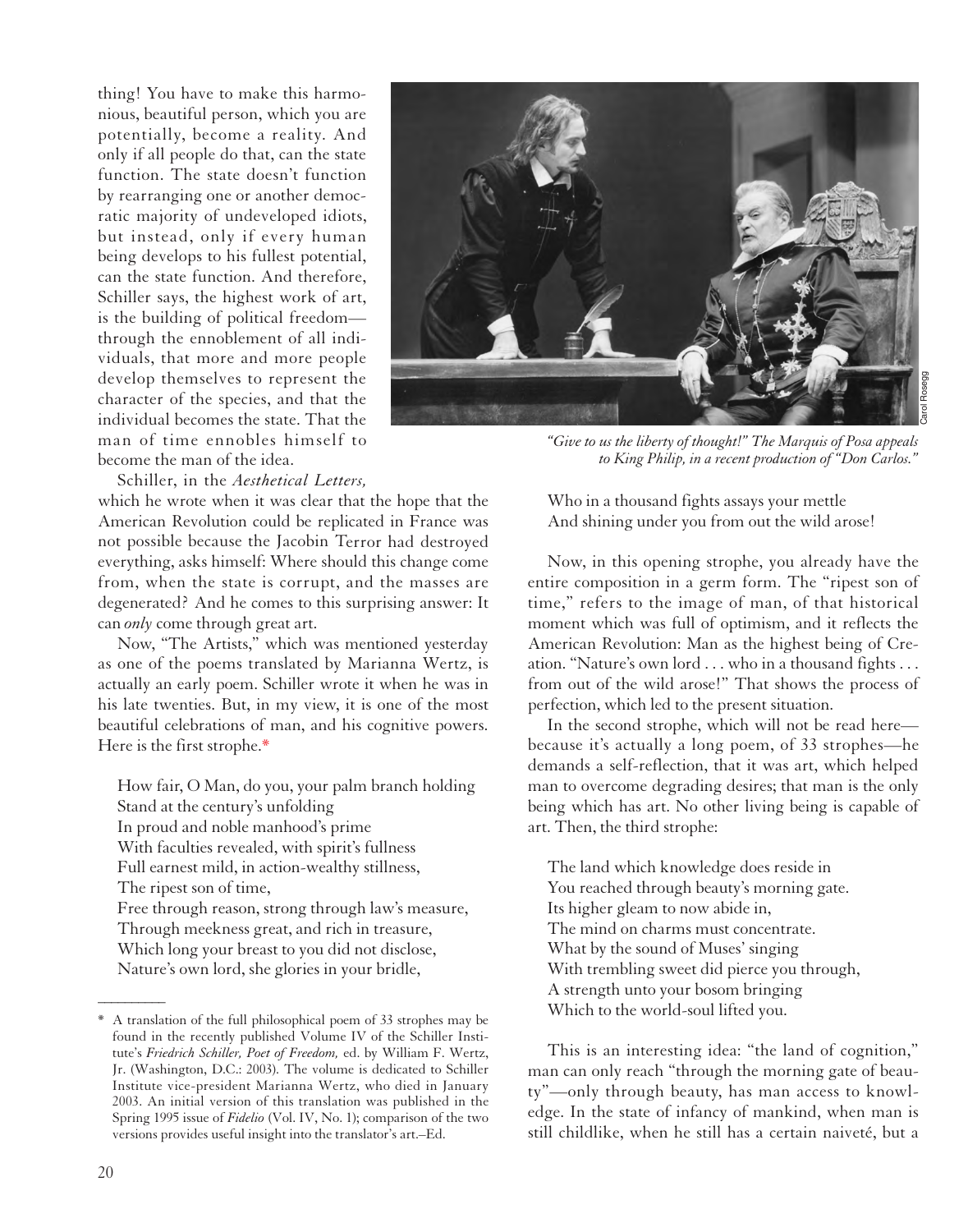## Posa Appeals to the King, from *Don Carlos*

MARQUIS OF POSA: You wish to plant for all eternity, And yet sow death? A work thus gain'd by force Will not outlive the soul of its creator. You've labor'd for ingratitude—in vain Have you with nature wag'd a hardy fight, In vain have you thus sacrific'd a great And royal life on projects of destruction. Much more is man, than you have thought of him. For he will break the bonds of lengthy slumber And once again demand his sacred rights. Alongside *Nero* and *Busiris* will He cast your name, and—that doth give me pain, For you were good. KING PHILIP: Who gave you such assurance That this is so? MARQUIS (*with fire*): Yes, by Almighty God! Yes—Yes—I shall repeat it. Give us back What you have taken from us. As the strong, With generosity, let human bliss Stream from your horn of plenty.—Minds mature Within your worldly structure. Give us back What you have taken from us. Thus become Among a million kings, a king. (*He approaches him boldly, while directing firm and fiery glances at him.*) O that The eloquence of all the myriads, Who do participate on this great hour, Upon the lips of my own mouth could hover, To fan into a flame the beam which I Observe now in these eyes! Abandon this Unnatural idolatry, which doth Annihilate us. And become our model Of truth and the eternal. Never— never Possess'd a mortal man so much, with which To make such godly use. All kings in Europe Do pay their homage to the Spanish name. Walk at the head of all of Europe's kings. One pen-stroke from this hand of yours, and new The world will be created. Give to us The liberty of thought—(*throwing himself at his feet*).

*—Act III, Scene 10*

tremendous capacity for enthusiasm, for the joy of discovery, man reacts to beauty in nature, and he re-creates it in art. It creates in him, the potential for reason. The fifth strophe:

She, with Orions circling her visage, To glorify her majesty sublime, As purer spirits contemplate her image Consuming, o'er the stars does climb, Upon her sunny throne upraising, Urania, so dreadful yet so grand, Unburdened of her crown ablazing, Does there—as *beauty* before us stand. The belt of grace 'round her receiving, That she, as child, the children understand: What here as Beauty we're perceiving, Will first as *Truth* before us come to stand.

Truth, at this stage of development is so strong, so shining, that man can not yet stand to look at it directly. But, the goddess of truth, according to Greek mythology, Urania, clothes herself in beauty. "What here as Beauty we're perceiving, / Will first as *Truth* before us come to stand." Only he or she who experiences beauty, especially as a child, will develop the emotional potential for truth. Now, I believe that to be absolutely true; and one of the big tragedies is the lack of beauty in today's American culture, which—some children just have absolutely have no chance, if we don't change this. The ninth strophe:

Till you proportion to the world brought back, Which serve with joy all things created, A boundless form, arrayed in evening crepe of black, Close 'round him here, by feeble beams illuminated, A shape of troops pugnaciously, Which held his sense in slav'ry's bands restrained, And rough, unsocialized as he, At him their thousand powers trained, —So stood creation 'fore the savage. Within blind appetite's complete control, By mere appearances now bidden, Flies by him, unenjoyed and ever hidden, So beautif'ly fair Nature's soul.

Now, this is, among other things, a polemic against Hobbes and Locke: That, on the level of sensuous experience, man is not capable of capturing the beautiful soul of nature; but, the beauty in nature hints to something higher. Through its example, it awakens the creative powers in man, it inspires in him, for the first time, creation. And he produces more creations, and soon, develops a second,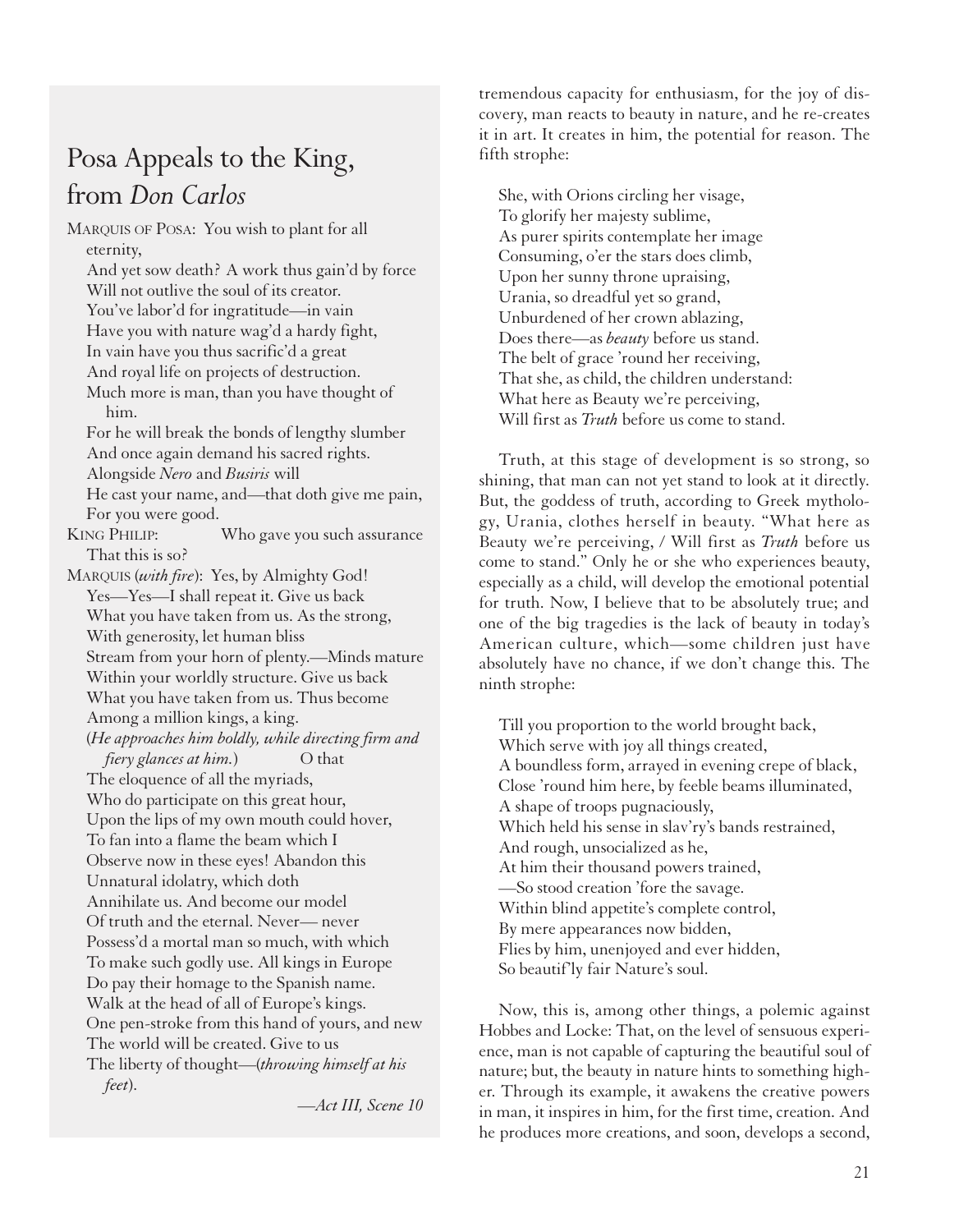higher level of art. In the 14th strophe, Schiller says:

Soon gathered near barbarians astounded, To see the new creation's force they ran. "Look," the delighted crowd resounded, "Look there, this all was done by Man."

The self-consciousness of man's creative power grows. The view of beauty has an ennobling effect, and man is happy about his increasing ability to think. Now, Will, please read all the excerpted passages, from "the soul, so beautiful and free," until "the lovely valley":

The soul, so beautiful and free, By you unchained sprang forth the vassal Of care in lap of joy to be. Now limits of the beast abated And Man on his unclouded brow rang out, And thought, that foreign stranger elevated, From his astonished brain sprang out. Now *stood* Man, and to starry legions Displayed his kingly countenance, . . .

Yet higher still, to ever higher stations Creative genius soared to be. One sees already rise creations from creations From harmonies comes harmony. . . .

The world, transformed by labor's hand, The human heart, by new impulses greeted, And exercised in battles heated, Do your creation's scope expand. So Man, now far advanced, on pinions elevated, With thanks does Art transport on high, New worlds of beauty are created From nature richer made thereby. . . .

That man unshackled of his duty now takes heed, The fetters loves which him do lead, Not prey to iron scepter of contingency, *This* thanks you—your eternity, . . .

If on the paths of thought without obstruction Now roams th'investigator, fortune bold, And, drunken with the paeans' loud eruption, He reaches rashly for the crown to hold; If now it is his rash conception To noble guide dispatch with hireling's bread, While by Art's dreamed-for throne's erection The first slave office to permit instead:— Forgive him— . . .

When he up to the hilltop with you sallies

And to his eye, in evening's shining part, Is suddenly revealed—the lovely valleys.

Joy, thinking, creativity, love, are growing in evermore-perfect creations, and follow each other. The scope of creation expands, and with it, man's capacity for beauty increases. Art enriches all areas of human knowledge, and is, in turn, enriched through the new creative discoveries in science and cognition. But, when the scientist tries to grasp the crown, Schiller intervenes, and says: Science does not replace art from a certain moment on. There is no division between the natural and the social sciences. The truth is in the unity of art and science. The laws of the universe are efficient in all areas, and it was only because of lack of development, that scientists thought differently. Schiller then appeals to the artists, that it is in their hands, whether the dignity of man rises or falls. Will, read this passage about the artists, and then the last strophe:

The dignity of Man into your hands is given, Its keeper be! It sinks with you! With you it will be risen! The sacred magic of poetry A world-plan wise is serving To th'ocean, steer it e'er unswerving, Of lofty harmony! . . .

You free sons of the freest mother, Swing upward with a constant face, And strive then after no crown other, To highest Beauty's radiant place. The sisters who from here departed In the mother's lap you soon will see; What souls of beauty have imparted Must excellent and perfect be. Uplift yourselves on wings emboldened Above your epoch's course be drawn; See in your mirror now engoldened The coming century's fair dawn. On thousand twisting pathways chasing, So rich in multiplicity, Come forward, then, with arms embracing Around the throne of unity. As into gentle beams of seven Divides the lovely shimmer white, As also rainbow beams of seven Dissolve into white beams of light— So, play in thousandfolded clar'ty, Enchanted 'round the heady sight, So flow back in *one* band of ver'ty, Into *one* single stream of light!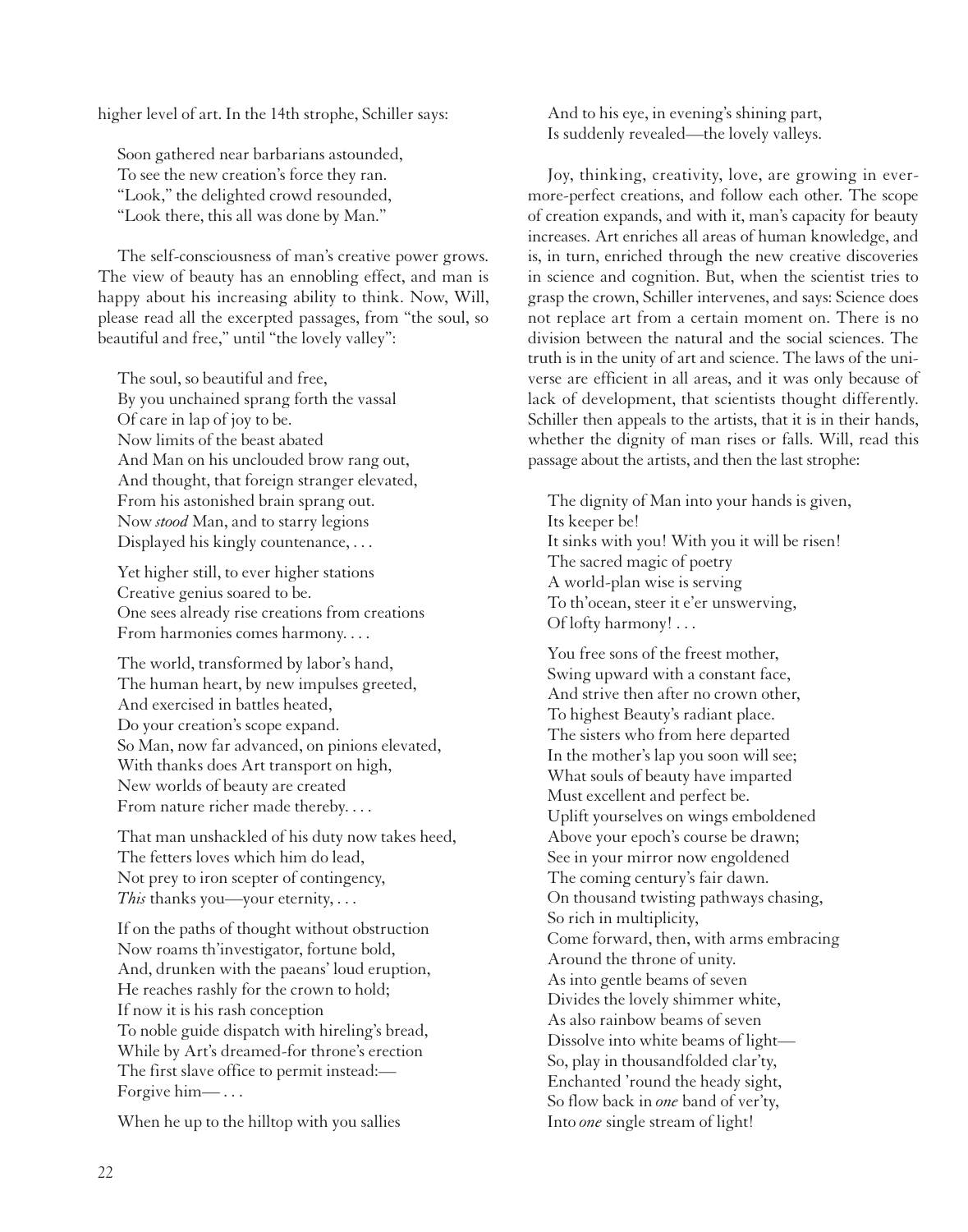Now, this is a poetic expression, that truth, beauty, science, reason, are all one and the same. The good thing is, that Schiller wrote an extensive correspondence about how he created this poem, which gives an insight into the poet's own thinking, when he wrote to his friend Christian Gottfried Körner, who was one of his sponsors, and who invited him, in 1785, to Dresden. This was the period of Schiller's life that was actually the most harmonious, and without problems. He wrote the "Ode to Joy," the *Philosophical Letters,* "The Artists," and he was very, very happy.

#### You Can Educate Your Emotions

In this period, Schiller was struggling to define a Classical aesthetical theory, a notion of beauty based on reason. On Dec. 25, 1788, he wrote to Körner: "All beauty eventually resolves in general truth. I'm convinced, if any work of art has no other demand on it, than beauty, it automatically fulfills all other demands, in a mediated way. If, however, one tries to find a compromise between beauty and morality, or something else, one can ruin both of them." I think this is a very important principle, because all art must be beautiful! If it's not beautiful, it's not art! It shouldn't be called by this name.

This is obviously expressed best, in the last strophe of "The Artists." Then he wrote to Körner: "The main idea is the disguise of truth and morality in beauty. It is an allegory. I open the poem with twelve lines on a presentation of man in his present perfection. From these, I develop how was his cradle. How art has prepared the scientific and moral culture, which are not the goal, but only the second level. Even so, the scientists and thinkers prematurely put the crown on their heads, and give the artist a place below them. The perfection of man dissolves again in beauty, only when science becomes art."

And Körner answered him, enthusiastically, when he saw the whole poem: "You can ask, now, all poets of Germany to write something likewise. In terms of richness of ideas, this is without parallel." Then Schiller wrote back to Körner: "A poet orders the passions, the actions, and the fates, which man in real life can not always follow and maintain an overview of, according to artistic rules. Man learns through art, to project these artistic relations to the situation in reality. His sense of harmony, in this way, is trained by art, so that he no longer is content with incomplete fragments." This is the same idea Schiller has, in fact, in the *Aesthetical Education of Man,* and also in "On Grace and Dignity," where he says: "The great task of man, is to become a beautiful



*"Educate your emotions to the level of reason." Homage to Schiller after the premiere of his "Virgin of Orleans," Leipzig, 1801.*

soul; a person for whom freedom and necessity, passion and reason, are the same. You have to educate your emotions to the level of reason."

Now, this is something which I think is very important, because it is generally accepted, that people should educate their minds, that they should study things, and know things; but, very little understood, is the idea that you can educate your *emotions* in the same way. That you can train them, make them more sensitive, more elaborated. And this, especially, was Schiller's controversy with Kant, who had published his various *Critiques* in the early 1790's—the *Critique of Pure Reason, Critique of Judgment,* and so forth—in which Kant said, that art, in which you can not see the plan of the artist, which is just an accidental arabesque somebody throws on the wall, would be more artistic, than a piece where you can see the great design of the artist.

In the moral area, Kant said that the guide for moral behavior is the "categorical imperative": That no one should behave in a way, that he does not wish others to behave toward him. Schiller said, this is terrible. Because,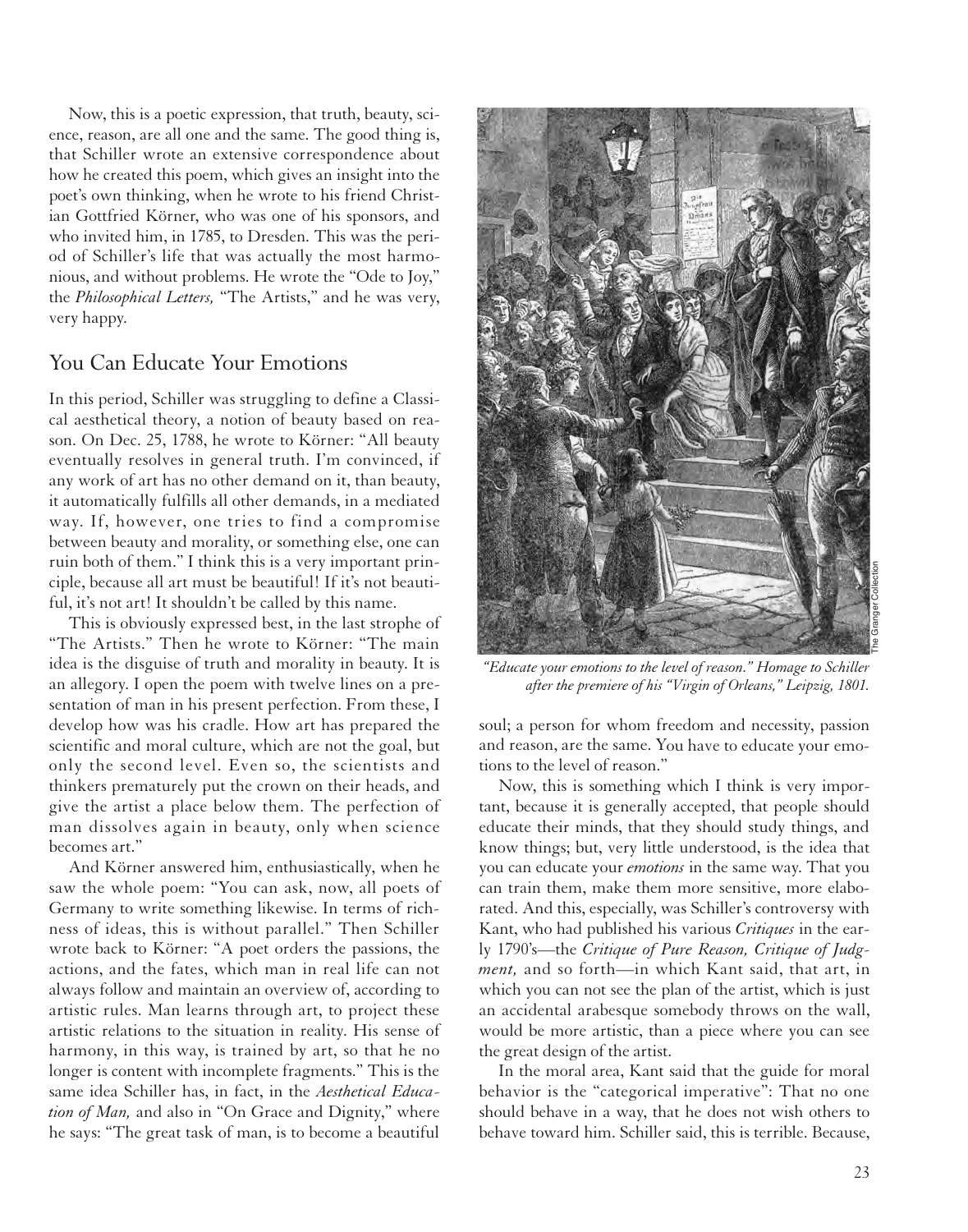if you have a man for whom reason and emotion are in conflict—and, according to Kant, if you want to be moral, you have to tell your emotions to shut up, and basically suppress them, and "do your duty," since you don't want this behavior to be done to you, the way you do it to others—Schiller said: This is awful, this guy Kant must have had a terrible childhood, for him to come up with such ideas. He's writing only for the slaves, and not for us, the beautiful souls. Because, it should be possible to develop your emotions, in the same way, so that you can trust them implicitly.

What you heard yesterday in the beautiful recitation, the Good Samaritan from *Kallias*—the fifth person, who blindly follows his instincts, because he has educated his emotions in such a way, that he can blindly trust them that is a beautiful soul.

## Beauty and Truth

That beauty and truth, indeed, are absolutely crucial, not only has Lyn mentioned many times, but the other leading thinker of our time, the Pope, has written, in a message last year, to Rimini, the following:

In our world, often, the thinking, that truth is outside the world of art, exists. Beauty would only concern the feeling, and would just be a sweet fruit, in front of eternal laws, which govern the world. But, is it really so? Nature, things, human beings, can truly astound us through their beauty. How can

## The Mission of the Schiller Institute

The last time you had millions of people in the streets in Europe, was actually in the early 1980's, when the Russian SS-20 and the American Pershing II missiles had reduced the warning time of a potential world war to six minutes. One missile by accident, and you would have had World War III. Helmut Schmidt, the German Chancellor, warned: "We are on the verge of World War III." This was when the Europeans had a first taste of what the Utopian military faction in the United States is. I know that the Schmidt government was totally terrified about Brzezinski during the period of the Carter Administration.

This was when Lyn reacted to the war danger, with his beautiful proposal of Mutually Assured Survival, as an alternative to the Mutually Assured Destruction doctrine of NATO. This conception became, on March 23, 1983, official U.S. policy for a short period of time.

This was the period when the idea to have an effort like the Schiller Institute, was born. I was travelling in Germany, and there was a growing anti-Americanism in Germany. And, when I travelled in the United States, there was a growing anti-German, anti-European tendency, in the United States.

I had the idea that that was potentially very dangerous. And that, therefore, you needed an institute to put foreign policy on a completely different level: That the relationship between Germany and the United States should not be, that German history is reduced to twelve years of Nazi nightmare; but that you talk to Germany as the country from which Nicolaus of Cusa, Leibniz, Schiller, and Beethoven came. And, that when you talk to the United States, you're not talking about

the country which committed atrocities in Vietnam, Korea, Hiroshima, and Panama, but you are talking to an America of the American Revolution, which, actually, the best of European traditions went into.

Everyone should read the recent issue of *Fidelio* [Spring 2003], where this connection, of the best influences of European civilization, "Old Europe," which made the United States, are documented. But, if you talk about Lincoln and Franklin D. Roosevelt, Kennedy and Martin Luther King, the same idea obviously goes for other nations: When you want to have positive foreign relations, you don't pick and say, "This is your worst moment." Instead, you think, what was the period in which your nation contributed something to universal history.

So, it immediately became clear that the Schiller Institute was intended not only to improve German-American relations, but European-American relations—and also, especially, relations with the entire developing sector.

I was looking for founding principles for the new Institute. And I read all possible international documents, and I came to the conclusion that the American Declaration of Independence was actually the most beautiful document, which anyone could give himself as a principle. And by changing only five, six words where it says, "the American colony," I say, "every country"; where it says, "the British occupying colonial power," I say, "the international oligarchical institutions"—I made it applicable to the entire world. So, that which is the American Constitution and American Declaration of Independence, can actually be the basis for the entire world. *—HZL*